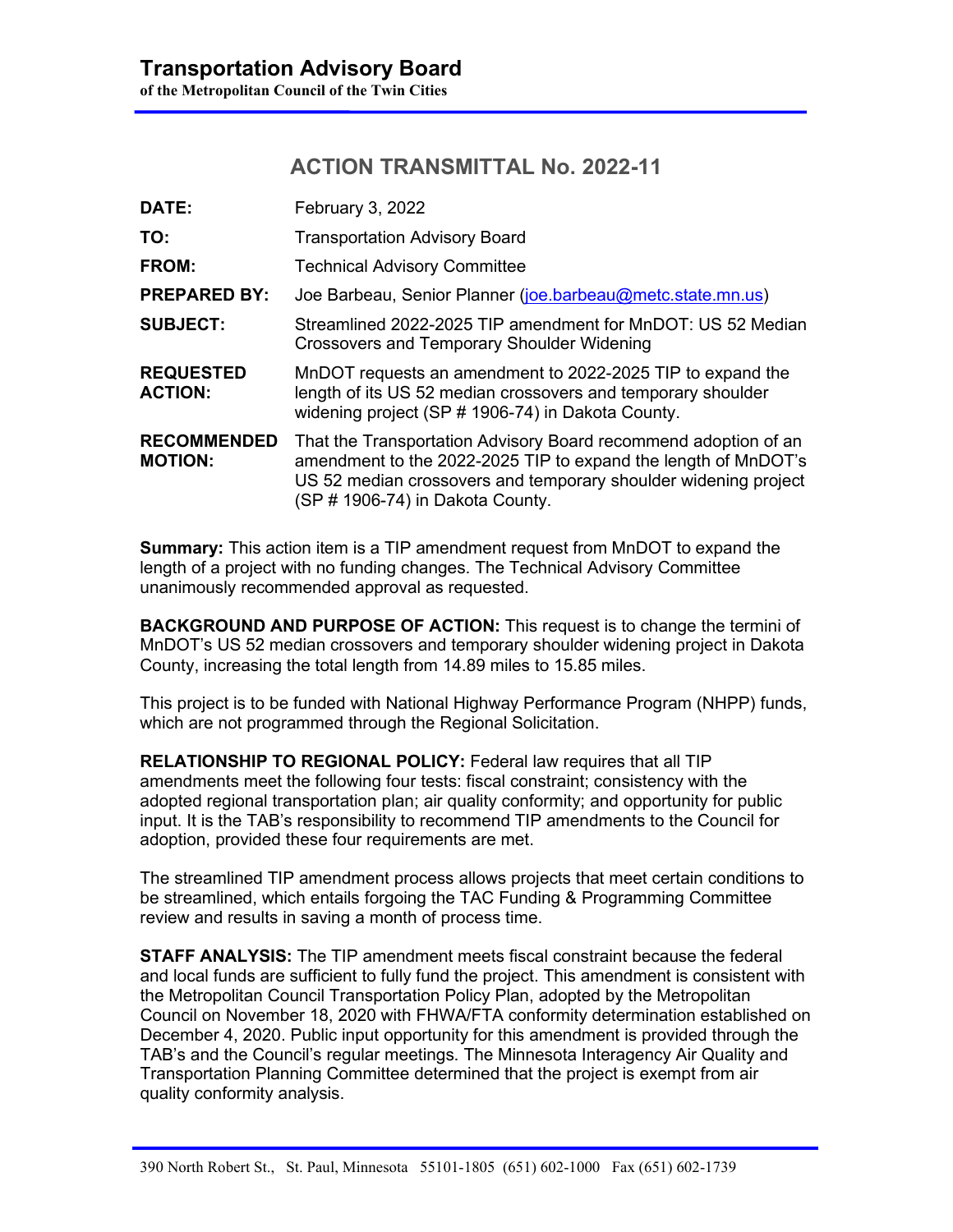**COMMITTEE COMMENTS AND ACTION:** At its February 2, 2022, meeting, the Technical Advisory Committee voted unanimously to recommend adoption of an amendment to the 2022-2025 TIP to expand the length of MnDOT's US 52 median crossovers and temporary shoulder widening project in Dakota County.

# **ROUTING TO ACTION REQUESTED**<br> **Technical Advisory Committee** Review & Recommend **DATE SCHEDULED / COMPLETED**<br>2/2/2022 Technical Advisory Committee Review & Recommend 2/2/2022<br>Transportation Advisory Board Review & Recommend 2/16/2022 Transportation Advisory Board Metropolitan Council Transportation Council et Review & Recommend 2/28/2022 Metropolitan Council **Review & Adopt** 3/9/2022